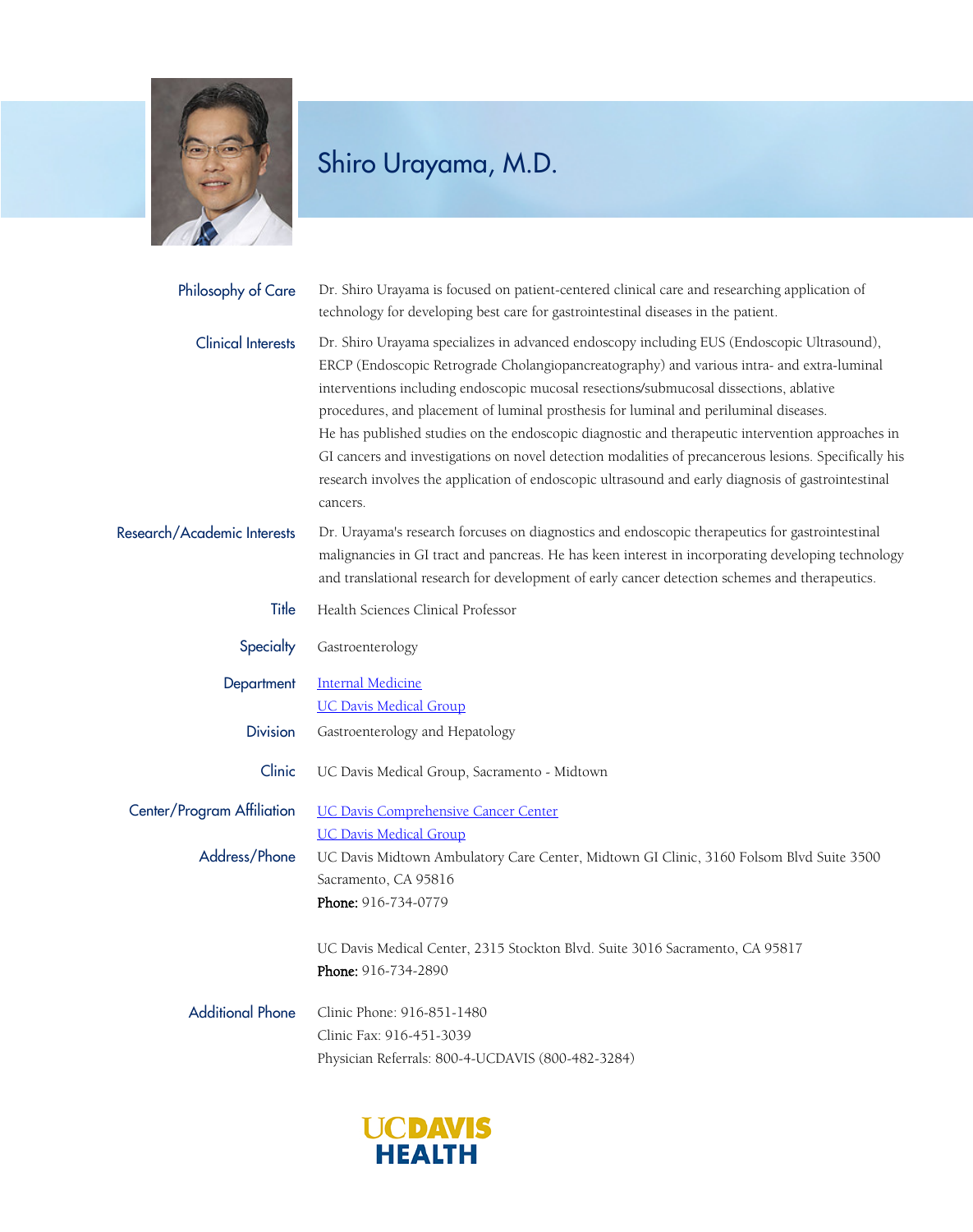

| Languages                         | Japanese                                                                                                                                                                                    |
|-----------------------------------|---------------------------------------------------------------------------------------------------------------------------------------------------------------------------------------------|
| Education                         | M.D., Medical College of Wisconsin, Milwaukee WI 1992                                                                                                                                       |
|                                   | B.S. with Honors, University of Washington, Seattle WA 1988                                                                                                                                 |
| <b>Internships</b>                | Internal Medicine, Virginia Mason Medical Center, Seattle WA 1992-1993                                                                                                                      |
| Residency                         | Internal Medicine, Virginia Mason Medical Center, Seattle WA 1993-1995                                                                                                                      |
| <b>Fellowships</b>                | Endoscopic Ultrasonography (EUS), Columbia University, Columbia Presbyterian Medical Center,<br>New York City NY 1999                                                                       |
|                                   | Gastroenterology, University of Chicago, Chicago IL 1995-1999                                                                                                                               |
| <b>Board Certifications</b>       | American Board of Internal Medicine                                                                                                                                                         |
|                                   | American Board of Internal Medicine, Gastroenterology and Hepatology                                                                                                                        |
| <b>Professional Memberships</b>   | American Association for Cancer Research (AACR)                                                                                                                                             |
|                                   | American College of Physicians                                                                                                                                                              |
|                                   | American Gastroenterological Association                                                                                                                                                    |
|                                   | American Society of Gastrointestinal Endoscopy                                                                                                                                              |
| <b>Honors and Awards</b>          | Marquis Whos Who in America: Albert Nelson Marquis Lifetime Achievement Award, 2019, 2020                                                                                                   |
|                                   | Sacramento Magazine, Best Doctor, 2019                                                                                                                                                      |
|                                   | UC Davis New Innovation/Collaboratory Research Award, 2010                                                                                                                                  |
|                                   | UC Davis Health System Research Award, 2004                                                                                                                                                 |
|                                   | UC Cancer Research Coordinating Committee Research Award, 2003                                                                                                                              |
| <b>Select Recent Publications</b> | Eskandari A, Koo P, Bang H, Gui D, Urayama S. Comparison of endoscopic ultrasound biopsy<br>needles for endoscopic ultrasound-guided liver biopsy. Clinical Endoscopy. 2019 Jul; 52(4):347- |
|                                   | 352. Published online 2019 Jul 10. doi:10.5946/ce.2019.005                                                                                                                                  |
|                                   |                                                                                                                                                                                             |

Wani S, Urayama S, et al. Setting minimum standards for training in EUS and ERCP: results from a prospective multicenter study evaluating learning curves and competence among advanced endoscopy trainees. Gastrointest Endosc. 2019 Jun;89(6):1160-1168.e9. doi:10.1016/j.gie. 2019.01.030. Epub 2019 Feb 7.

Wani S, Urayama S, et al. Competence in Endoscopic ultrasound and endoscopic retrograde chlangiopancreatography, from training through independent practice. Gastroenterology. 2018

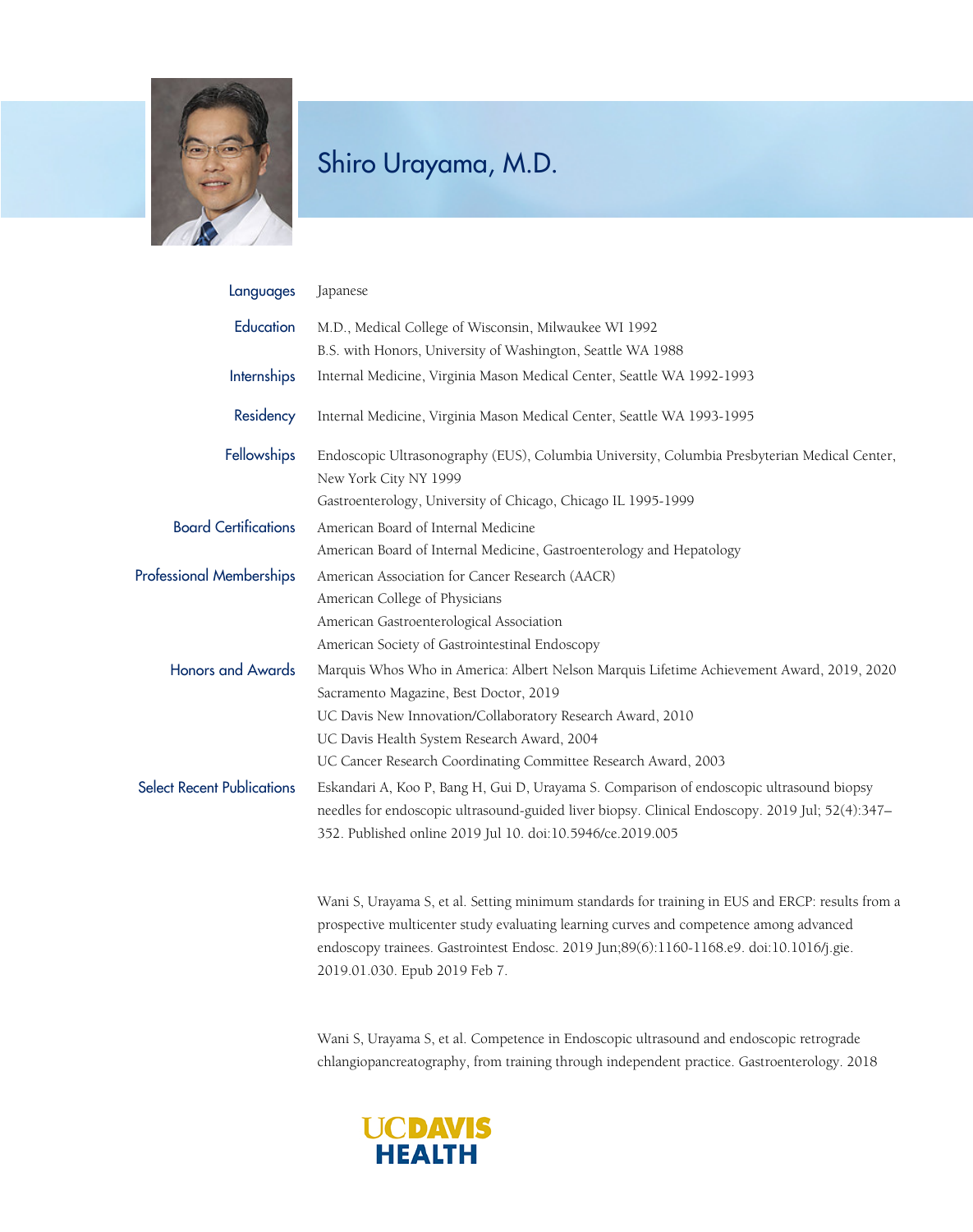

Nov;155(5):1483-1494.e7. doi: 10.1053/j.gastro.2018.07.024. Epub 2018 Jul 26.

Afify A, Huang EC, Jeong M, Urayama S. Immunoisolation of Pancreatic Epithelial Cells from Endoscopic Ultrasound-guided Fine Needle Aspirates with Magnetic Beads for Downstream Molecular Application. Diagnostic Cytopathology. 2016 Jan;44(1):32-8. doi:10.1002/dc.23383. Epub 2015 Oct 15.

Ames E, Canter RJ, Grossenbacher SK, Mac S, Chen M, Smith RC, Hagino T, Perez-Cunningham J, Sckisel GD, Urayama S, Monjazeb AM, Fragoso RC, Sayers TJ, Murphy WJ. NK Cells Preferentially Target Tumor Cells with a Cancer Stem Cell Phenotype. J Immunol. 2015 Oct 15;195(8):4010-9.

Chen QX, Wang WP, Zeng S, Urayama S, Yu AM. A general approach to high-yield biosynthesis of chimeric RNAs bearing various types of functional small RNAs for broad applications. Nucleic Acids Res. 2015 Apr 20;43(7):3857-69. Epub 2015 Mar 23.

Urayama S, Azarm A, Khan R. Endoscopic ultrasound and pancreatic cancer: advancing the application of technology for early detection. J Interv Gastroenterol. 2015;5(2):68-74.

Urayama S. Pancreatic cancer early detection: expanding higher-risk group with clinical and metabolomics parameters. World J Gastroenterol. 2015 Feb 14;21(6):1707-17.

Parikh DA, Durbin-Johnson B, Urayama S. Utility of serum CA19-9 levels in the diagnosis of pancreatic ductal adenocarcinoma in an endoscopic ultrasound referral population. J Gastrointest Cancer. 2014 Mar;45(1):74-9.

Lin B, Urayama S, Saroufeem RM, Matthews DL, Demos SG. Establishment of rules for interpreting ultraviolet autofluorescence microscopy images for noninvasive detection of Barrett's esophagus and dysplasia. J Biomed Opt. 2012 Jan;17(1):016013.